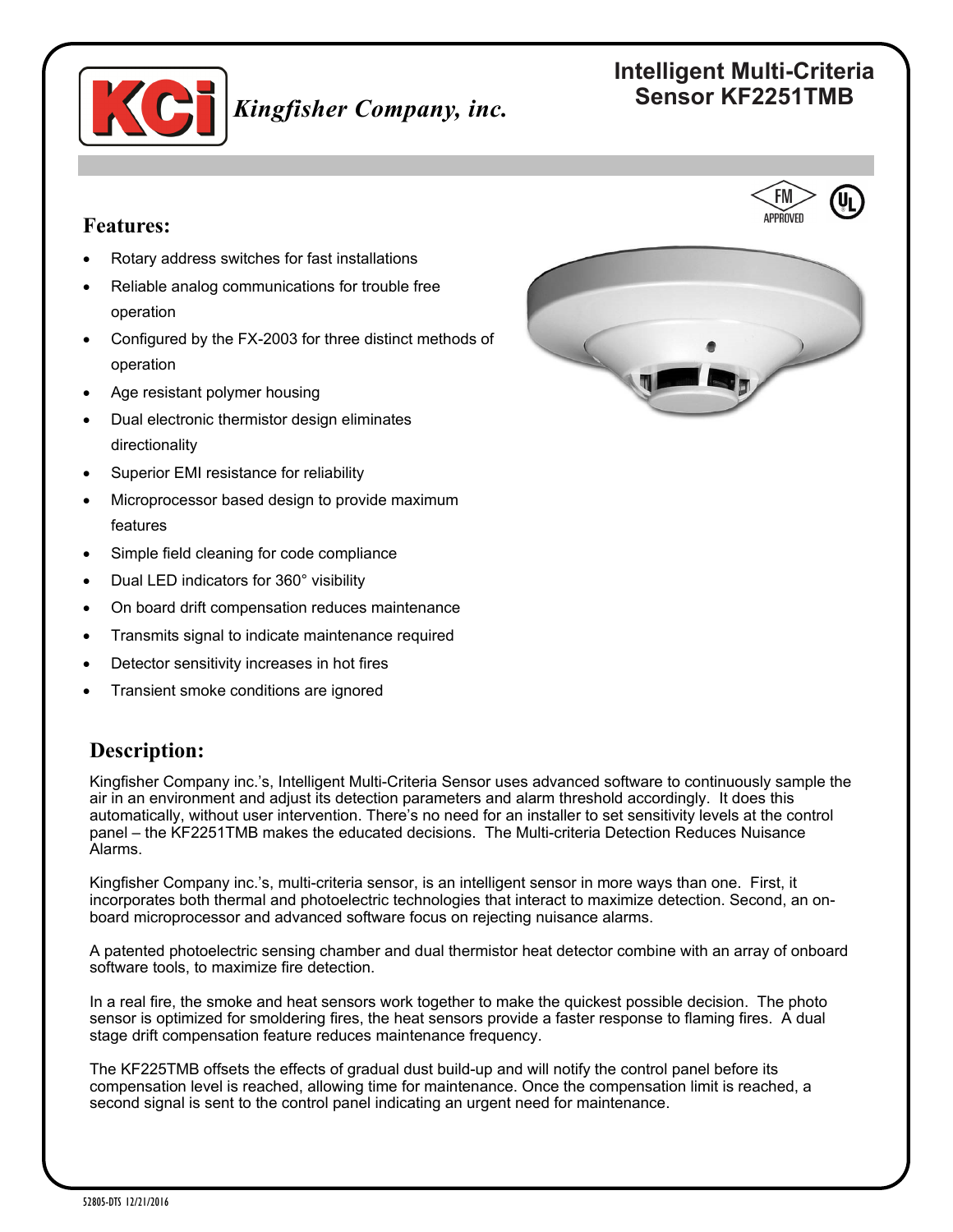### **Operation:**

Kingfisher Company inc.'s, Intelligent Multi-Criteria Sensor can be configured by the FX-2003 R/T Intelligent Analog Addressable Fire Alarm Control Panel for three distinct methods of operation:

#### **Full Multi-Criteria Integration**

This method of operation allows for the Intelligent Multi-Criteria Sensor to provide full multi-criteria functionality.

#### **Time Selective Detection Sensor**

This method of operation allows for the smoke sensor portion to remain off during the configured day period and turn on during the configured night period to provide full Intelligent Multi-Criteria Sensor protection. The heat sensor is configured as an alarm input to provide continuous alarm protection. This method of operation works in conjunction with the FX-2003 Fire Alarm Control Panel's "Day/Night" mode.

#### *Typical Application*

A typical application for this mode of operation is a public corridor or smoking lounge. These environments normally have a high level of product of combustion present which would cause a smoke sensor to false alarm. At night these products of combustion do not exist and the added protection of a smoke sensor can be utilized.

#### **Dual Functionality In One Package**

This method of operation allows for the heat sensor portion to be configured as an alarm input and the smoke sensor portion to be configured as a supervisory (latching/non-latching), trouble or monitor input. This allows the smoke portion of the sensor to act as a local intelligent smoke alarm with an optional sounder base. The heat sensor is configured as an alarm input to provide continuous alarm protection. This method of operation allows for one sensor to provide two different modes of operation, each with a distinct programmable message.

#### *Typical Application*

A typical application for this mode of operation is a hotel room where the smoke sensor acts as an addressable smoke alarm with a local sounder. The smoke sensor provides a local alarm while initiating an alert signal and annunciation point at the fire alarm control panel. The heat sensor acts as an addressable system alarm device which when activated initiates a general alarm.

### **Specifications:**

| <b>Voltage Range</b>        | $15-32$ volts DC                                  |
|-----------------------------|---------------------------------------------------|
| Height                      | $2.0$ inches $(51$ mm)                            |
| <b>Diameter</b>             | 6.1 inches (155 mm) installed in B210LP base      |
|                             | 4.1 inches (104 mm) installed in B501 base        |
| <b>Shipping Weight</b>      | 5.2 oz. $(153 g)$                                 |
| <b>Velocity Range</b>       | $0 - 4000$ fpm (0 to 20.3 m/sec)                  |
| <b>Thermal Rating</b>       | $135^{\circ}$ F (57 $^{\circ}$ C) fixed set point |
| <b>Relative Humidity</b>    | $10\%$ - 93% non-condensing                       |
| <b>Self Test Capability</b> | Magnet/control panel activated                    |

*Kingfisher Company, inc. 81 Old Ferry Road - Lowell, MA 01854 Phone: 978-596-0214 Fax: 978-596-0217 [www.kfci.com](http://www.kfci.com/)*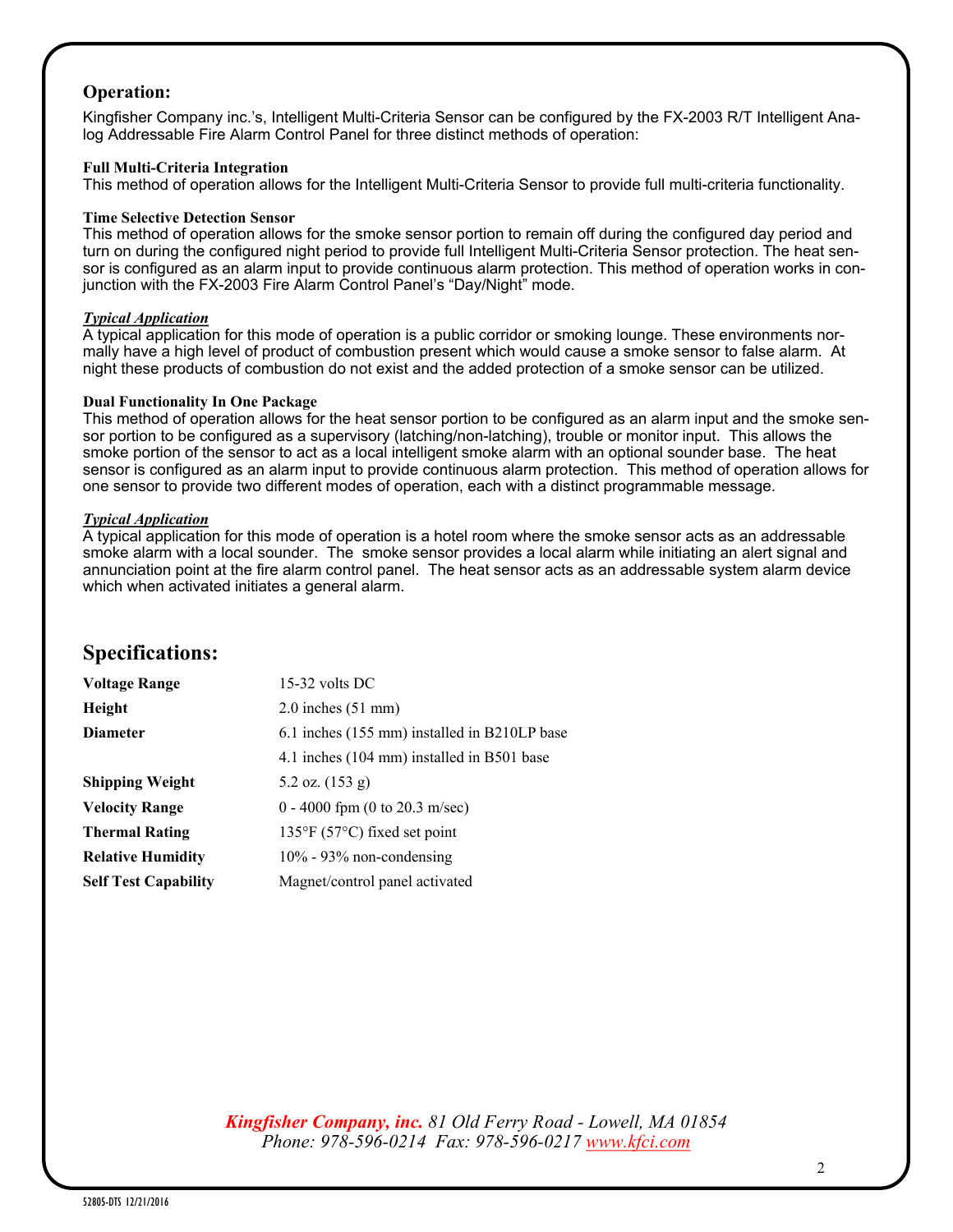# **ORDERING INFORMATION**

| $KCi$ #   | Model #   | <b>Description</b>                                                                                                                                                                                                                         |
|-----------|-----------|--------------------------------------------------------------------------------------------------------------------------------------------------------------------------------------------------------------------------------------------|
| 52805     | KF2251TMB | Intelligent Multi-Criteria Sensor- Photoelectric Detector with 135° F Heat Detector.                                                                                                                                                       |
| 52803     | KFB210LP  | Detector Base-Intelligent, Low Profile, with Flange                                                                                                                                                                                        |
| 52810     | KF224RB   | Detector Base with Relay- Intelligent, Low Profile with Flange                                                                                                                                                                             |
| 52811     | KF224BI   | Detector Base- Isolator for Style 7 Operation, Intelligent, Low Profile with Flange                                                                                                                                                        |
| 52503     | KFB501BH  | Detector Base with Sounder- Intelligent, Low Profile with Flange (requires sepa-<br>rate 24 VDC power for sounder- use with UL 864 Rev 8 panels only) (also needs<br>EOL Relay 20132 and Mini Monitor Module, 52123 for 24VDC Supervision) |
| 52805-DTS |           | Specification Data Sheet                                                                                                                                                                                                                   |

Kingfisher Company, inc., products must be used within their published specifications and must be PROPERLY specified, applied, installed, operated, maintained and operationally tested in accordance with their installation instructions at the time of installation and at least twice a year or more often and in accordance with local, state and federal codes, regulations and laws. Specification, application, installation, operation, maintenance and testing must be performed by qualified personnel for proper operation in accordance with all of the latest National Fire Protection Association (NFPA), Underwriters' Laboratories (UL), National Electrical Code (NEC), Occupational Safety and Health Administration (OSHA), local, state, county, province, district, federal and other applicable building and fire standards, guidelines, regulations, laws and codes including, but not limited to, all appendices and amendments and the requirements of the local authority having jurisdiction (AHJ).

NOTE: Due to continuous development of our products, specifications and offerings are subject to change without notice in accordance with Kingfisher Company, inc., standard terms and conditions.

> *Kingfisher Company, inc. 81 Old Ferry Road - Lowell, MA 01854 Phone: 978-596-0214 Fax: 978-596-0217 [www.kfci.com](http://www.kfci.com/)*